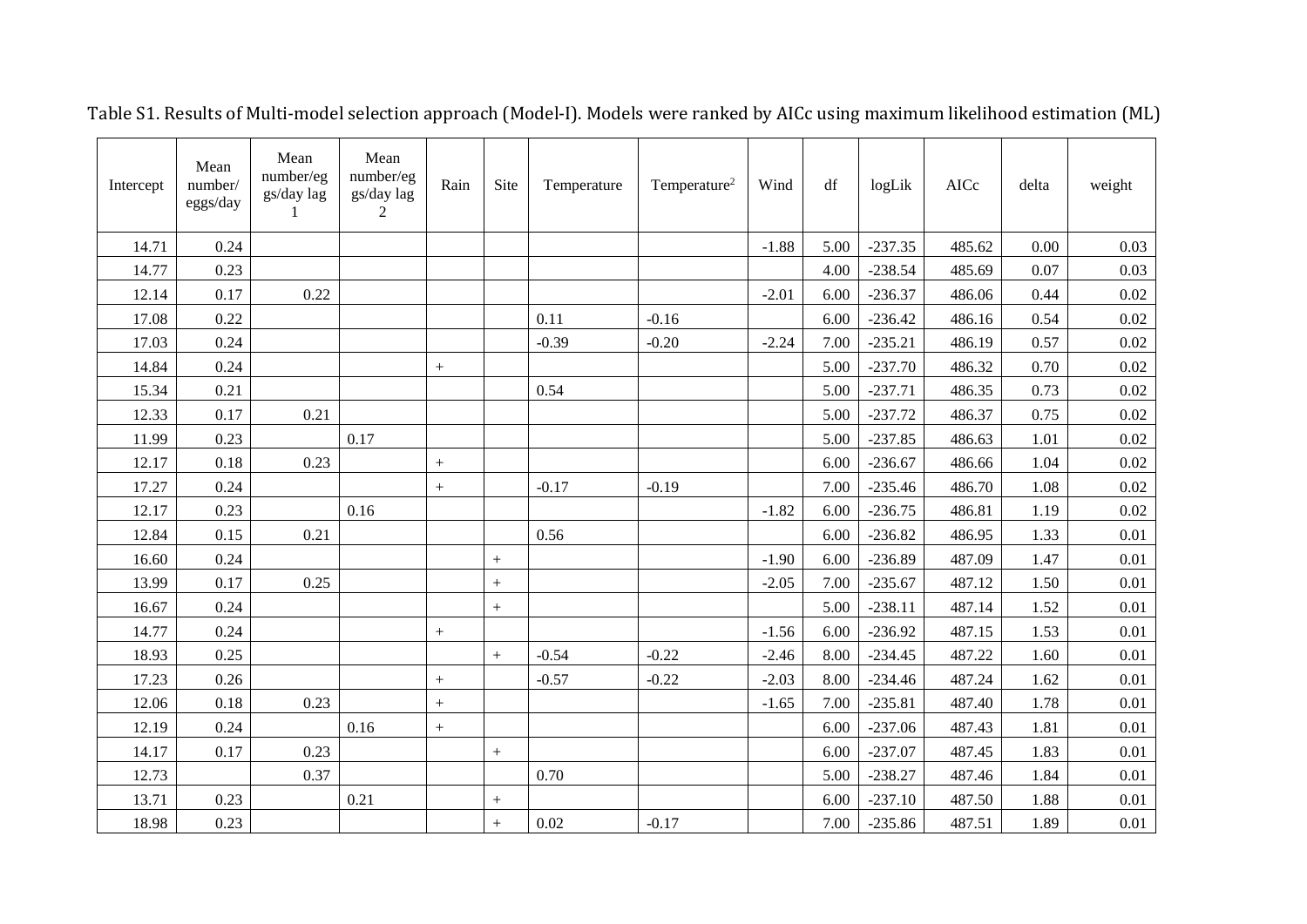| 11.89 |      | 0.41 |      |                                  |                  |         |         | $-2.07$ | 5.00 | $-238.31$ | 487.55 | 1.93 | 0.01     |
|-------|------|------|------|----------------------------------|------------------|---------|---------|---------|------|-----------|--------|------|----------|
| 10.19 | 0.17 | 0.20 | 0.14 |                                  |                  |         |         | $-1.92$ | 7.00 | $-235.89$ | 487.55 | 1.93 | 0.01     |
| 10.10 | 0.17 | 0.19 | 0.15 |                                  |                  |         |         |         | 6.00 | $-237.12$ | 487.56 | 1.94 | 0.01     |
| 15.04 | 0.22 |      |      |                                  |                  | 0.31    |         | $-1.46$ | 6.00 | $-237.12$ | 487.56 | 1.94 | 0.01     |
| 14.05 | 0.18 | 0.25 |      | $\begin{array}{c} + \end{array}$ | $+$              |         |         |         | 7.00 | $-235.98$ | 487.74 | 2.12 | $0.01\,$ |
| 15.26 | 0.22 |      |      | $^{+}$                           |                  | 0.42    |         |         | 6.00 | $-237.21$ | 487.74 | 2.12 | 0.01     |
| 13.86 | 0.24 |      | 0.19 |                                  | $\boldsymbol{+}$ |         |         | $-1.84$ | 7.00 | $-235.98$ | 487.74 | 2.12 | 0.01     |
| 14.82 | 0.21 |      | 0.13 |                                  |                  | 0.04    | $-0.15$ |         | 7.00 | $-235.99$ | 487.75 | 2.13 | $0.01\,$ |
| 15.05 | 0.17 | 0.15 |      |                                  |                  | 0.18    | $-0.13$ |         | 7.00 | $-236.00$ | 487.78 | 2.16 | 0.01     |
| 12.93 | 0.21 |      | 0.14 |                                  |                  | 0.46    |         |         | 6.00 | $-237.24$ | 487.80 | 2.18 | 0.01     |
| 16.75 | 0.25 |      |      | $^{+}$                           | $+$              |         |         |         | 6.00 | $-237.25$ | 487.81 | 2.19 | 0.01     |
| 14.88 | 0.23 |      | 0.12 |                                  |                  | $-0.42$ | $-0.19$ | $-2.22$ | 8.00 | $-234.76$ | 487.84 | 2.22 | 0.01     |
| 19.22 | 0.25 |      |      | $+$                              | $+$              | $-0.30$ | $-0.20$ |         | 8.00 | $-234.77$ | 487.86 | 2.24 | $0.01\,$ |
| 15.15 | 0.19 | 0.14 |      |                                  |                  | $-0.32$ | $-0.17$ | $-2.24$ | 8.00 | $-234.78$ | 487.89 | 2.27 | 0.01     |
| 12.06 |      | 0.40 |      |                                  |                  |         |         |         | 4.00 | $-239.65$ | 487.90 | 2.28 | 0.01     |
| 17.22 | 0.22 |      |      |                                  | $+$              | 0.52    |         |         | 6.00 | $-237.32$ | 487.94 | 2.32 | $0.01\,$ |
| 12.46 | 0.16 | 0.22 |      |                                  |                  | 0.31    |         | $-1.58$ | 7.00 | $-236.14$ | 488.06 | 2.44 | 0.01     |
| 10.11 | 0.18 | 0.21 | 0.14 | $^{+}$                           |                  |         |         |         | 7.00 | $-236.14$ | 488.06 | 2.44 | $0.01\,$ |
| 19.18 | 0.27 |      |      | $^{+}$                           | $+$              | $-0.75$ | $-0.24$ | $-2.25$ | 9.00 | $-233.57$ | 488.10 | 2.48 | 0.01     |
| 12.57 | 0.16 | 0.23 |      | $\begin{array}{c} + \end{array}$ |                  | 0.43    |         |         | 7.00 | $-236.16$ | 488.10 | 2.48 | 0.01     |
| 11.85 | 0.17 | 0.21 | 0.18 |                                  |                  |         |         |         | 7.00 | $-236.18$ | 488.13 | 2.51 | 0.01     |
| 11.94 | 0.17 | 0.22 | 0.17 |                                  | $\boldsymbol{+}$ |         |         | $-1.95$ | 8.00 | $-234.92$ | 488.16 | 2.54 | 0.01     |
| 15.19 | 0.19 | 0.16 |      | $\begin{array}{c} + \end{array}$ |                  | $-0.10$ | $-0.16$ |         | 8.00 | $-234.96$ | 488.25 | 2.63 | $0.01\,$ |
| 14.71 | 0.15 | 0.23 |      |                                  | $^{+}$           | 0.53    |         |         | 7.00 | $-236.24$ | 488.27 | 2.65 | 0.01     |
| 16.51 | 0.25 |      | 0.16 |                                  | $\boldsymbol{+}$ | $-0.60$ | $-0.20$ | $-2.44$ | 9.00 | $-233.68$ | 488.31 | 2.69 | 0.01     |
| 15.07 | 0.24 |      | 0.13 | $\begin{array}{c} + \end{array}$ |                  | $-0.22$ | $-0.18$ |         | 8.00 | $-235.01$ | 488.34 | 2.72 | 0.01     |
| 13.82 |      | 0.43 |      |                                  | $\boldsymbol{+}$ |         |         | $-2.13$ | 6.00 | $-237.52$ | 488.36 | 2.74 | 0.01     |
| 13.90 | 0.25 |      | 0.20 | $\begin{array}{c} + \end{array}$ | $\boldsymbol{+}$ |         |         |         | 7.00 | $-236.29$ | 488.36 | 2.74 | $0.01\,$ |
| 11.92 |      | 0.42 |      | $^{+}$                           |                  |         |         |         | 5.00 | $-238.76$ | 488.45 | 2.83 | 0.01     |
| 12.29 | 0.24 |      | 0.15 | $\! + \!$                        |                  |         |         | $-1.51$ | 7.00 | $-236.34$ | 488.45 | 2.83 | 0.01     |
| 13.94 | 0.17 | 0.26 |      | $\begin{array}{c} + \end{array}$ | $\boldsymbol{+}$ |         |         | $-1.68$ | 8.00 | $-235.09$ | 488.49 | 2.87 | 0.01     |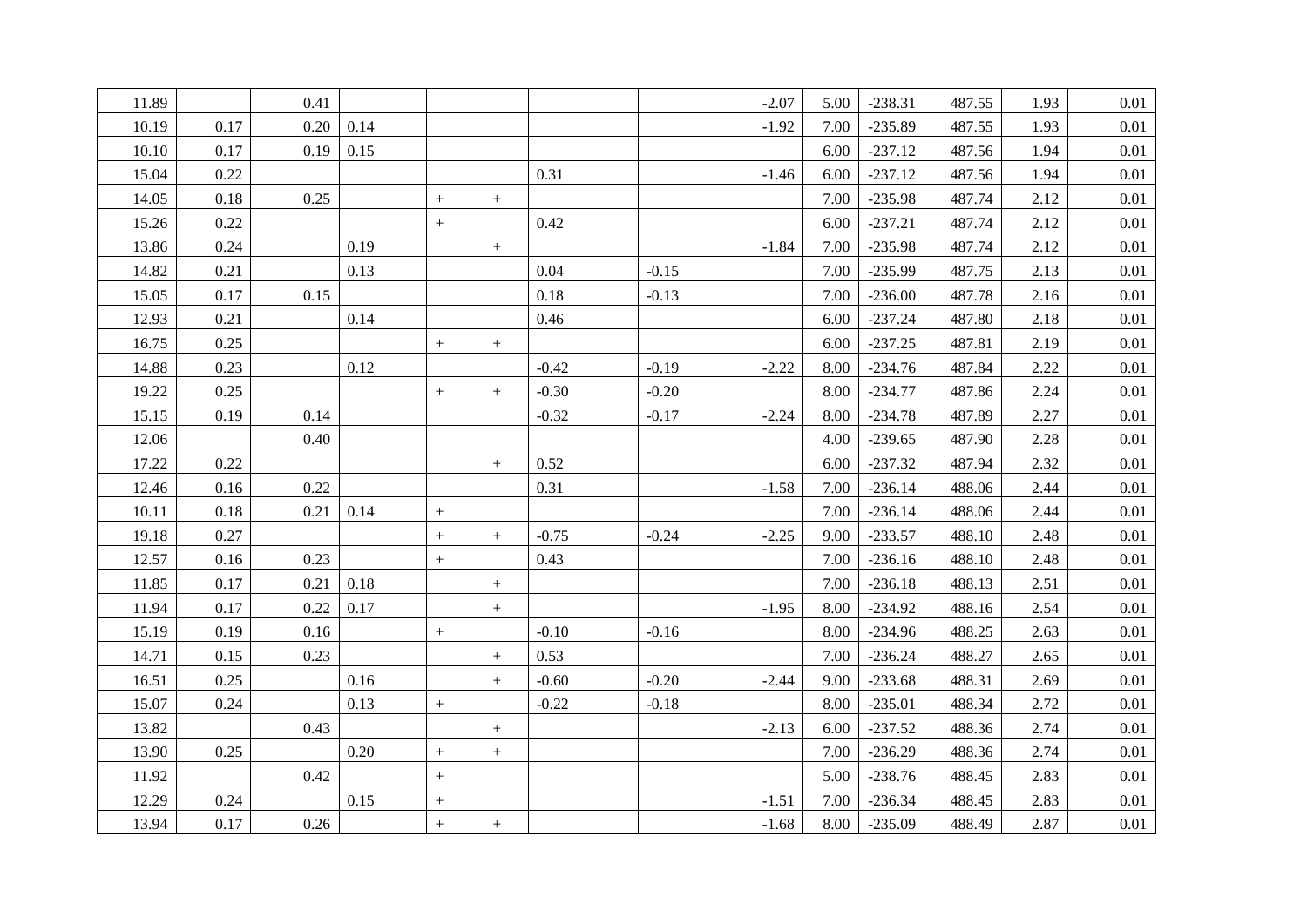| 16.42 | 0.22 |      | 0.17 |                                  | $+$              | $-0.09$ | $-0.16$ |         | 8.00  | $-235.13$ | 488.59 | 2.97 | $0.01\,$ |
|-------|------|------|------|----------------------------------|------------------|---------|---------|---------|-------|-----------|--------|------|----------|
| 17.00 | 0.19 | 0.17 |      |                                  | $+$              | $-0.50$ | $-0.19$ | $-2.51$ | 9.00  | $-233.84$ | 488.62 | 3.00 | 0.01     |
| 10.90 | 0.15 | 0.20 | 0.13 |                                  |                  | 0.49    |         |         | 7.00  | $-236.43$ | 488.63 | 3.02 | 0.01     |
| 14.67 |      | 0.39 |      |                                  | $+$              | 0.66    |         |         | 6.00  | $-237.66$ | 488.64 | 3.02 | 0.01     |
| 11.89 | 0.17 | 0.23 | 0.17 | $+$                              | $\boldsymbol{+}$ |         |         |         | 8.00  | $-235.17$ | 488.66 | 3.04 | 0.01     |
| 16.67 | 0.25 |      |      | $^{+}$                           |                  |         |         | $-1.58$ | 7.00  | $-236.45$ | 488.68 | 3.06 | $0.01\,$ |
| 13.97 |      | 0.42 |      |                                  |                  |         |         |         | 5.00  | $-238.91$ | 488.75 | 3.13 | 0.01     |
| 12.40 |      | 0.38 |      |                                  |                  | 0.48    |         | $-1.40$ | 6.00  | $-237.76$ | 488.84 | 3.22 | $0.01\,$ |
| 15.30 | 0.20 | 0.15 |      | $^{+}$                           |                  | $-0.50$ | $-0.19$ | $-2.01$ | 9.00  | $-233.97$ | 488.89 | 3.27 | 0.01     |
| 9.91  |      | 0.38 | 0.14 |                                  |                  |         |         | $-1.97$ | 6.00  | $-237.79$ | 488.90 | 3.28 | 0.01     |
| 12.51 |      | 0.39 |      | $^{+}$                           |                  | 0.59    |         |         | 6.00  | $-237.80$ | 488.91 | 3.29 | 0.01     |
| 14.44 |      | 0.33 |      |                                  |                  | 0.42    | $-0.10$ |         | 6.00  | $-237.80$ | 488.92 | 3.30 | 0.01     |
| 16.89 | 0.17 | 0.17 |      |                                  | $+$              | 0.08    | $-0.14$ |         | 8.00  | $-235.30$ | 488.93 | 3.31 | $0.01\,$ |
| 16.73 | 0.25 |      | 0.16 | $+$                              | $\boldsymbol{+}$ | $-0.39$ | $-0.20$ |         | 9.00  | $-233.99$ | 488.94 | 3.32 | 0.01     |
| 9.79  |      | 0.37 | 0.16 |                                  |                  |         |         |         | 5.00  | $-239.01$ | 488.94 | 3.32 | 0.01     |
| 14.55 | 0.22 |      | 0.18 |                                  | $\boldsymbol{+}$ | 0.41    |         |         | 7.00  | $-236.59$ | 488.96 | 3.34 | $0.01\,$ |
| 15.16 | 0.25 |      | 0.12 | $\begin{array}{c} + \end{array}$ |                  | $-0.59$ | $-0.21$ | $-1.99$ | 9.00  | $-234.02$ | 488.99 | 3.37 | 0.01     |
| 12.60 | 0.22 |      | 0.15 |                                  |                  | 0.23    |         | $-1.51$ | 7.00  | $-236.62$ | 489.02 | 3.40 | 0.01     |
| 10.18 | 0.17 | 0.22 | 0.13 | $+$                              |                  |         |         | $-1.58$ | 8.00  | $-235.35$ | 489.03 | 3.41 | 0.01     |
| 11.82 |      | 0.42 |      | $^{+}$                           |                  |         |         | $-1.74$ | 6.00  | $-237.87$ | 489.05 | 3.43 | 0.01     |
| 10.80 |      | 0.35 | 0.13 |                                  |                  | 0.63    |         |         | 6.00  | $-237.88$ | 489.07 | 3.45 | $0.01\,$ |
| 17.11 | 0.19 | 0.18 |      | $\begin{array}{c} + \end{array}$ | $\boldsymbol{+}$ | $-0.25$ | $-0.18$ |         | 9.00  | $-234.09$ | 489.13 | 3.51 | 0.00     |
| 16.91 | 0.23 |      |      |                                  | $+$              | 0.29    |         | $-1.51$ | 7.00  | $-236.69$ | 489.16 | 3.54 | 0.00     |
| 12.84 | 0.22 |      | 0.14 | $^{+}$                           |                  | 0.35    |         |         | 7.00  | $-236.73$ | 489.23 | 3.61 | 0.00     |
| 11.78 |      | 0.39 | 0.17 |                                  |                  |         |         | $-2.00$ | 7.00  | $-236.75$ | 489.27 | 3.65 | $0.00\,$ |
| 11.66 |      | 0.38 | 0.19 |                                  |                  |         |         |         | 6.00  | $-237.99$ | 489.29 | 3.67 | $0.00\,$ |
| 13.88 |      | 0.44 |      | $\! + \!$                        |                  |         |         |         | 6.00  | $-237.99$ | 489.29 | 3.67 | 0.00     |
| 14.29 | 0.16 | 0.24 |      |                                  | $^{+}$           | 0.27    |         | $-1.67$ | 8.00  | $-235.49$ | 489.30 | 3.68 | $0.00\,$ |
| 16.85 | 0.27 |      | 0.15 |                                  | $+$              | $-0.76$ | $-0.23$ | $-2.19$ | 10.00 | $-232.82$ | 489.30 | 3.68 | 0.00     |
| 15.02 | 0.23 |      |      |                                  |                  | 0.24    |         | $-1.27$ | 7.00  | $-236.78$ | 489.34 | 3.72 | 0.00     |
| 17.15 | 0.23 |      |      | $^{+}$                           | $\boldsymbol{+}$ | 0.40    |         |         | 7.00  | $-236.79$ | 489.36 | 3.75 | 0.00     |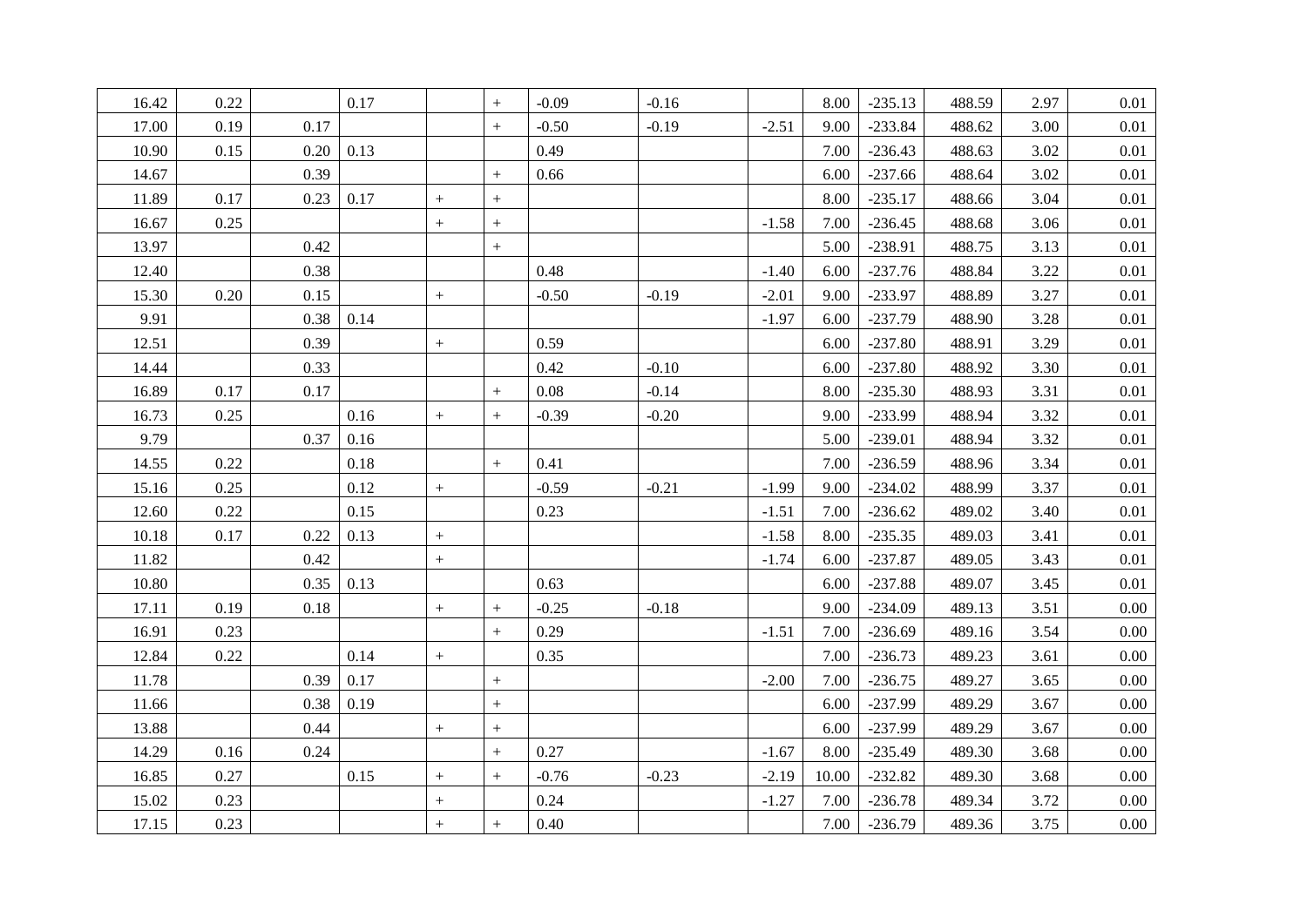| 14.46 | 0.16 | 0.25 |      |                                  | $+$              | 0.39    |         |         | 8.00  | $-235.53$ | 489.38 | 3.76 | $0.00\,$ |
|-------|------|------|------|----------------------------------|------------------|---------|---------|---------|-------|-----------|--------|------|----------|
| 17.24 | 0.21 | 0.17 |      | $+$                              | $+$              | $-0.69$ | $-0.22$ | $-2.26$ | 10.00 | $-232.87$ | 489.42 | 3.80 | 0.00     |
| 13.97 | 0.24 |      | 0.19 | $+$                              | $+$              |         |         | $-1.52$ | 8.00  | $-235.57$ | 489.46 | 3.84 | 0.00     |
| 12.58 | 0.15 | 0.22 | 0.16 |                                  | $+$              | 0.43    |         |         | 8.00  | $-235.62$ | 489.55 | 3.93 | 0.00     |
| 13.24 | 0.17 | 0.13 | 0.12 |                                  |                  | 0.12    | $-0.13$ |         | 8.00  | $-235.64$ | 489.60 | 3.98 | $0.00\,$ |
| 12.30 | 0.16 | 0.23 |      | $^{+}$                           |                  | 0.24    |         | $-1.35$ | 8.00  | $-235.67$ | 489.67 | 4.05 | $0.00\,$ |
| 11.96 | 0.17 | 0.23 | 0.16 | $+$                              | $+$              |         |         | $-1.59$ | 9.00  | $-234.37$ | 489.69 | 4.07 | 0.00     |
| 9.81  |      | 0.39 | 0.15 | $^{+}$                           |                  |         |         |         | 6.00  | $-238.19$ | 489.69 | 4.07 | $0.00\,$ |
| 14.54 |      | 0.35 |      |                                  |                  | 0.00    | $-0.13$ | $-1.90$ | 7.00  | $-236.97$ | 489.72 | 4.10 | 0.00     |
| 10.57 | 0.16 | 0.21 | 0.13 |                                  |                  | 0.25    |         | $-1.59$ | 8.00  | $-235.74$ | 489.79 | 4.18 | $0.00\,$ |
| 13.52 | 0.19 | 0.12 | 0.11 |                                  |                  | $-0.34$ | $-0.16$ | $-2.19$ | 9.00  | $-234.44$ | 489.83 | 4.21 | $0.00\,$ |
| 10.69 | 0.16 | 0.22 | 0.12 | $\boldsymbol{+}$                 |                  | 0.37    |         |         | 8.00  | $-235.77$ | 489.86 | 4.24 | 0.00     |
| 12.58 |      | 0.37 | 0.16 |                                  | $+$              | 0.57    |         |         | 7.00  | $-237.04$ | 489.86 | 4.24 | 0.00     |
| 13.78 |      | 0.44 |      | $^{+}$                           | $+$              |         |         | $-1.79$ | 7.00  | $-237.06$ | 489.90 | 4.28 | 0.00     |
| 14.31 |      | 0.40 |      |                                  | $+$              | 0.42    |         | $-1.51$ | 7.00  | $-237.08$ | 489.93 | 4.31 | 0.00     |
| 16.40 |      | 0.35 |      |                                  | $\boldsymbol{+}$ | 0.31    | $-0.11$ |         | 7.00  | $-237.10$ | 489.98 | 4.36 | $0.00\,$ |
| 14.54 |      | 0.36 |      | $\! + \!$                        |                  | 0.21    | $-0.12$ |         | 7.00  | $-237.12$ | 490.03 | 4.41 | 0.00     |
| 14.46 |      | 0.41 |      | $^{+}$                           | $+$              | 0.54    |         |         | 7.00  | $-237.14$ | 490.05 | 4.43 | $0.00\,$ |
| 11.71 |      | 0.41 | 0.18 | $^{+}$                           | $\boldsymbol{+}$ |         |         |         | 7.00  | $-237.14$ | 490.06 | 4.44 | 0.00     |
| 14.19 | 0.23 |      | 0.18 |                                  | $+$              | 0.18    |         | $-1.59$ | 8.00  | $-235.90$ | 490.13 | 4.51 | $0.00\,$ |
| 15.22 | 0.20 | 0.14 | 0.14 |                                  | $\boldsymbol{+}$ | $-0.52$ | $-0.18$ | $-2.43$ | 10.00 | $-233.25$ | 490.17 | 4.55 | $0.00\,$ |
| 13.51 | 0.19 | 0.14 | 0.11 | $\boldsymbol{+}$                 |                  | $-0.14$ | $-0.15$ |         | 9.00  | $-234.61$ | 490.18 | 4.56 | $0.00\,$ |
| 14.89 | 0.17 | 0.15 | 0.15 |                                  | $+$              | $-0.01$ | $-0.13$ |         | 9.00  | $-234.69$ | 490.34 | 4.72 | $0.00\,$ |
| 14.46 | 0.23 |      | 0.18 | $^{+}$                           | $+$              | 0.30    |         |         | 8.00  | $-236.04$ | 490.39 | 4.77 | 0.00     |
| 16.55 |      | 0.37 |      |                                  | $+$              | $-0.18$ | $-0.15$ | $-2.18$ | 8.00  | $-236.05$ | 490.43 | 4.81 | 0.00     |
| 10.54 |      | 0.37 | 0.13 |                                  |                  | 0.42    |         | $-1.40$ | 7.00  | $-237.37$ | 490.51 | 4.89 | 0.00     |
| 9.91  |      | 0.40 | 0.14 | $+$                              |                  |         |         | $-1.66$ | 7.00  | $-237.38$ | 490.53 | 4.91 | $0.00\,$ |
| 10.63 |      | 0.37 | 0.13 | $+$                              |                  | 0.53    |         |         | 7.00  | $-237.41$ | 490.60 | 4.98 | $0.00\,$ |
| 12.23 | 0.16 | 0.22 | 0.16 |                                  | $^{+}$           | 0.18    |         | $-1.69$ | 9.00  | $-234.83$ | 490.61 | 4.99 | 0.00     |
| 15.26 | 0.19 | 0.15 | 0.14 | $^{+}$                           | $+$              | $-0.30$ | $-0.17$ |         | 10.00 | $-233.49$ | 490.65 | 5.03 | $0.00\,$ |
| 12.27 |      | 0.40 |      | $\begin{array}{c} + \end{array}$ |                  | 0.42    |         | $-1.20$ | 7.00  | $-237.44$ | 490.65 | 5.03 | 0.00     |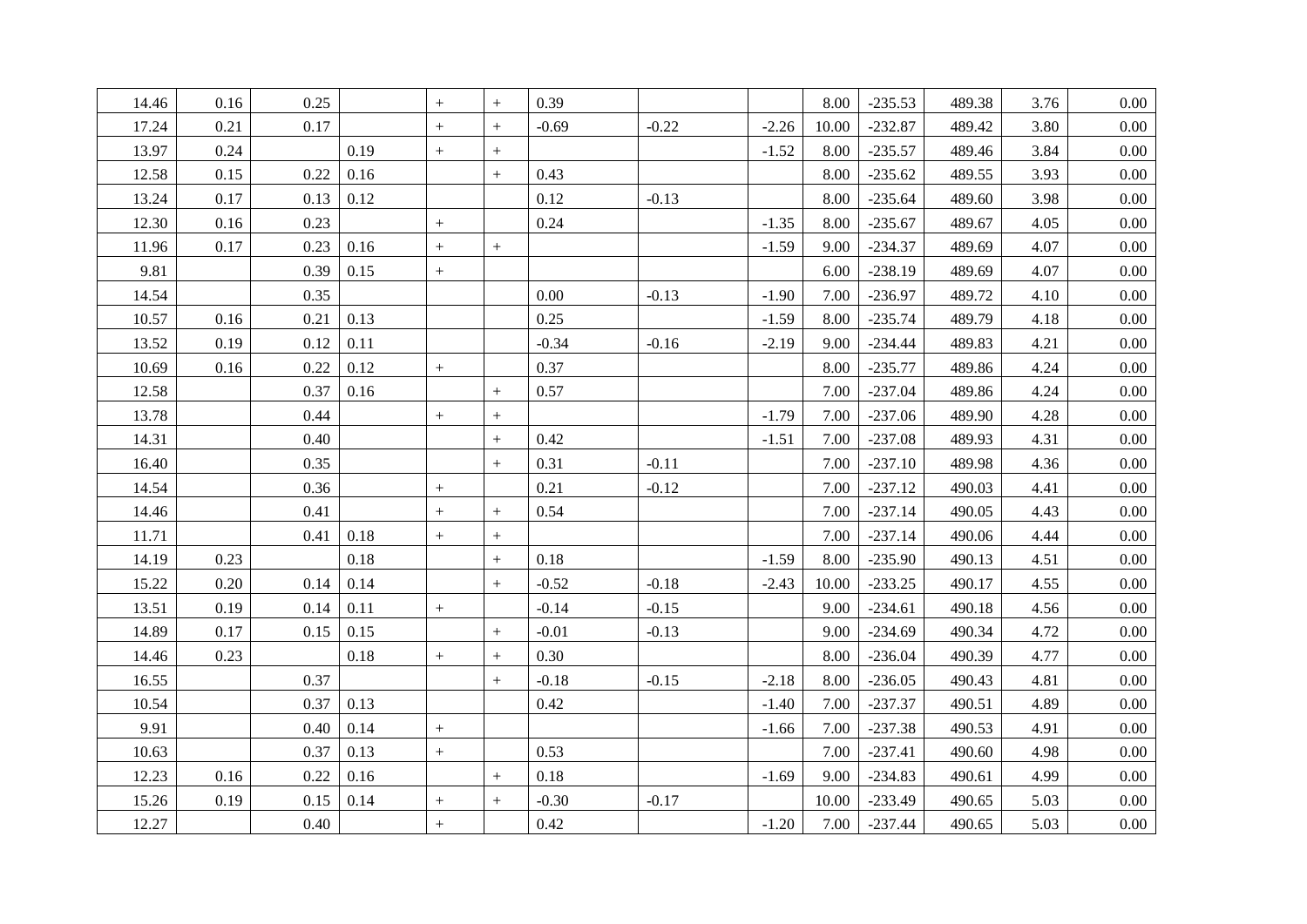| 12.60 |      | 0.32 | 0.12 |                  |                   | 0.37     | $-0.09$ |         | 7.00  | $-237.45$ | 490.67 | 5.05 | 0.00     |
|-------|------|------|------|------------------|-------------------|----------|---------|---------|-------|-----------|--------|------|----------|
| 12.39 | 0.16 | 0.23 | 0.16 | $\boldsymbol{+}$ | $\boldsymbol{+}$  | 0.31     |         |         | 9.00  | $-234.89$ | 490.73 | 5.11 | 0.00     |
| 12.58 | 0.23 |      | 0.15 | $+$              |                   | 0.17     |         | $-1.31$ | 8.00  | $-236.27$ | 490.86 | 5.24 | 0.00     |
| 16.59 |      | 0.38 |      | $+$              | $\, +$            | 0.06     | $-0.14$ |         | 8.00  | $-236.28$ | 490.89 | 5.27 | 0.00     |
| 14.16 | 0.16 | 0.26 |      | $^{+}$           | $+$               | 0.20     |         | $-1.43$ | 9.00  | $-234.98$ | 490.92 | 5.30 | $0.00\,$ |
| 11.80 |      | 0.41 | 0.17 | $\boldsymbol{+}$ | $\qquad \qquad +$ |          |         | $-1.68$ | 8.00  | $-236.31$ | 490.95 | 5.33 | 0.00     |
| 13.79 | 0.20 | 0.13 | 0.10 | $\boldsymbol{+}$ |                   | $-0.50$  | $-0.19$ | $-1.96$ | 10.00 | $-233.66$ | 490.98 | 5.36 | $0.00\,$ |
| 16.90 | 0.24 |      |      | $^{+}$           | $+$               | 0.22     |         | $-1.31$ | 8.00  | $-236.33$ | 490.99 | 5.37 | $0.00\,$ |
| 15.58 | 0.21 | 0.14 | 0.13 | $+$              | $\, +$            | $-0.68$  | $-0.20$ | $-2.16$ | 11.00 | $-232.34$ | 491.15 | 5.53 | 0.00     |
| 12.30 |      | 0.38 | 0.16 |                  | $\boldsymbol{+}$  | 0.34     |         | $-1.52$ | 8.00  | $-236.44$ | 491.21 | 5.59 | $0.00\,$ |
| 14.66 |      | 0.36 |      | $^{+}$           |                   | $-0.13$  | $-0.15$ | $-1.70$ | 8.00  | $-236.46$ | 491.24 | 5.62 | 0.00     |
| 12.43 |      | 0.39 | 0.16 | $\! + \!$        | $\ddot{}$         | 0.46     |         |         | 8.00  | $-236.51$ | 491.35 | 5.73 | $0.00\,$ |
| 14.41 |      | 0.33 | 0.15 |                  | $\boldsymbol{+}$  | 0.25     | $-0.10$ |         | 8.00  | $-236.52$ | 491.36 | 5.74 | $0.00\,$ |
| 10.46 | 0.16 | 0.22 | 0.12 | $\boldsymbol{+}$ |                   | $0.18\,$ |         | $-1.35$ | 9.00  | $-235.27$ | 491.49 | 5.87 | 0.00     |
| 12.87 |      | 0.33 | 0.11 |                  |                   | $-0.01$  | $-0.12$ | $-1.84$ | 8.00  | $-236.64$ | 491.61 | 5.99 | $0.00\,$ |
| 14.20 |      | 0.42 |      | $^{+}$           |                   | 0.37     |         | $-1.30$ | 8.00  | $-236.71$ | 491.75 | 6.13 | $0.00\,$ |
| 16.75 |      | 0.39 |      | $\boldsymbol{+}$ | $\ddot{}$         | $-0.34$  | $-0.17$ | $-1.98$ | 9.00  | $-235.42$ | 491.79 | 6.17 | $0.00\,$ |
| 12.81 |      | 0.34 | 0.11 | $\boldsymbol{+}$ |                   | 0.18     | $-0.11$ |         | 8.00  | $-236.79$ | 491.89 | 6.28 | $0.00\,$ |
| 14.75 |      | 0.34 | 0.14 |                  | $+$               | $-0.19$  | $-0.14$ | $-2.08$ | 9.00  | $-235.52$ | 491.98 | 6.37 | 0.00     |
| 14.18 | 0.24 |      | 0.18 | $\boldsymbol{+}$ | $+$               | 0.12     |         | $-1.38$ | 9.00  | $-235.53$ | 492.01 | 6.39 | 0.00     |
| 18.75 |      |      |      |                  |                   | 0.80     |         |         | 4.00  | $-241.75$ | 492.11 | 6.49 | 0.00     |
| 20.64 |      |      |      |                  |                   | 0.45     | $-0.15$ |         | 5.00  | $-240.66$ | 492.24 | 6.62 | $0.00\,$ |
| 12.15 | 0.16 | 0.23 | 0.16 | $+$              | $+$               | 0.12     |         | $-1.44$ | 10.00 | $-234.33$ | 492.32 | 6.70 | 0.00     |
| 14.71 |      | 0.35 | 0.14 | $+$              | $+$               | 0.02     | $-0.13$ |         | 9.00  | $-235.73$ | 492.40 | 6.79 | 0.00     |
| 10.44 |      | 0.38 | 0.12 | $^{+}$           |                   | 0.37     |         | $-1.19$ | 8.00  | $-237.04$ | 492.41 | 6.79 | $0.00\,$ |
| 12.23 |      | 0.40 | 0.15 | $^{+}$           | $\qquad \qquad +$ | 0.30     |         | $-1.30$ | 9.00  | $-236.08$ | 493.12 | 7.50 | 0.00     |
| 18.37 |      |      |      |                  |                   |          |         |         | 3.00  | $-243.43$ | 493.22 | 7.60 | $0.00\,$ |
| 13.07 |      | 0.34 | 0.10 | $\boldsymbol{+}$ |                   | $-0.13$  | $-0.14$ | $-1.64$ | 9.00  | $-236.15$ | 493.26 | 7.64 | $0.00\,$ |
| 16.05 |      |      | 0.16 |                  |                   | 0.72     |         |         | 5.00  | $-241.25$ | 493.42 | 7.80 | 0.00     |
| 15.05 |      | 0.36 | 0.13 | $\boldsymbol{+}$ |                   | $-0.32$  | $-0.16$ | $-1.86$ | 10.00 | $-234.93$ | 493.52 | 7.90 | $0.00\,$ |
| 17.96 |      |      | 0.16 |                  |                   | 0.35     | $-0.15$ |         | 6.00  | $-240.15$ | 493.61 | 7.99 | 0.00     |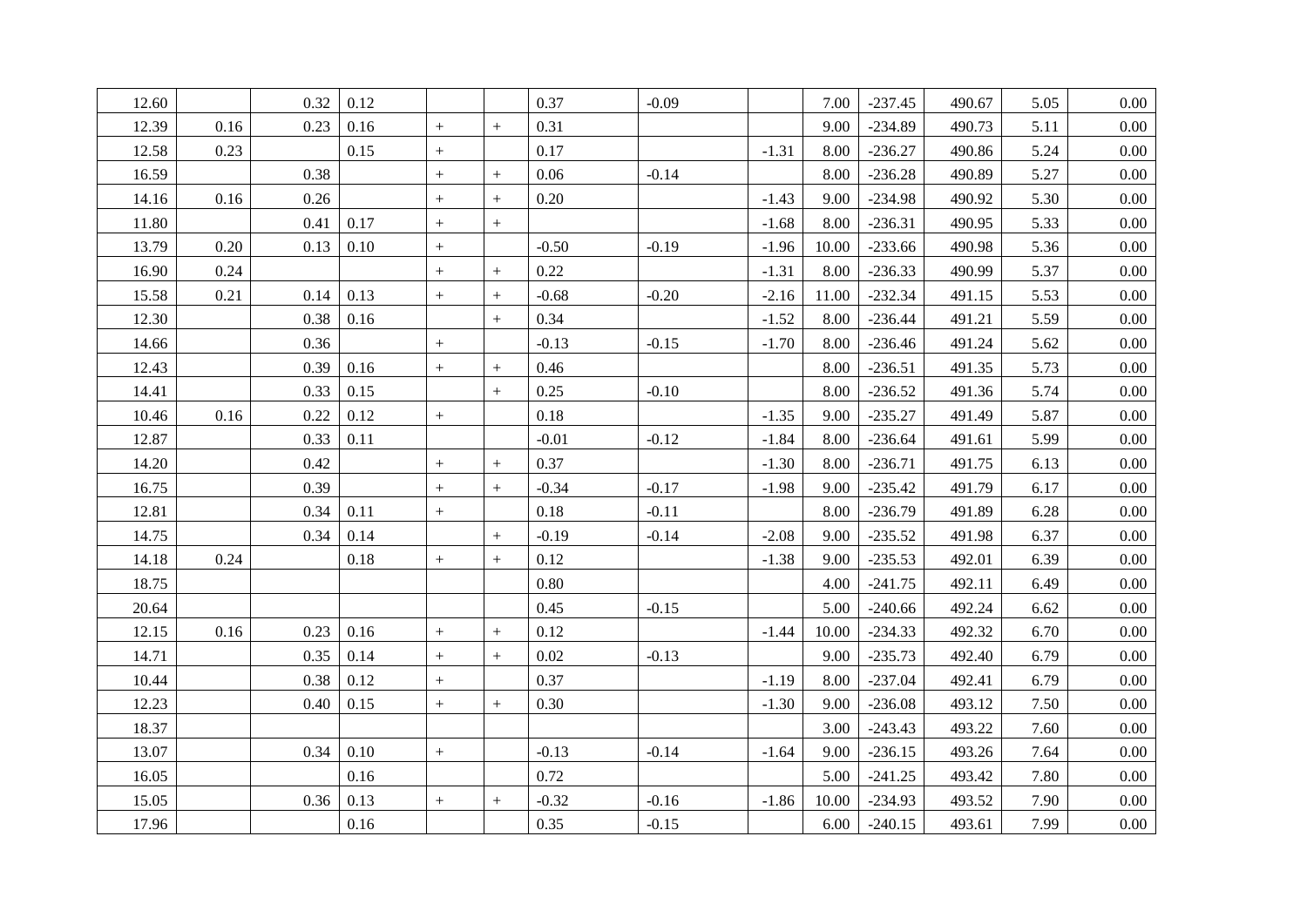| 18.36 |      |                   |                   |         |         | $-1.73$ | 4.00 | $-242.51$ | 493.62 | 8.00  | $0.00\,$ |
|-------|------|-------------------|-------------------|---------|---------|---------|------|-----------|--------|-------|----------|
| 20.81 |      |                   |                   | 0.17    | $-0.17$ | $-1.40$ | 6.00 | $-240.19$ | 493.69 | 8.07  | $0.00\,$ |
| 15.00 | 0.21 |                   |                   |         |         |         | 4.00 | $-242.62$ | 493.84 | 8.22  | 0.00     |
| 20.55 |      |                   | $\! +$            | 0.80    |         |         | 5.00 | $-241.51$ | 493.95 | 8.33  | 0.00     |
| 22.46 |      |                   | $\boldsymbol{+}$  | 0.42    | $-0.16$ |         | 6.00 | $-240.35$ | 494.02 | 8.40  | 0.00     |
| 18.68 |      |                   |                   | 0.67    |         | $-0.87$ | 5.00 | $-241.56$ | 494.03 | 8.41  | $0.00\,$ |
| 20.91 |      | $\boldsymbol{+}$  |                   | 0.33    | $-0.17$ |         | 6.00 | $-240.40$ | 494.11 | 8.49  | $0.00\,$ |
| 18.81 |      | $\boldsymbol{+}$  |                   | 0.75    |         |         | 5.00 | $-241.65$ | 494.23 | 8.61  | 0.00     |
| 15.19 | 0.20 |                   |                   |         |         | $-1.68$ | 5.00 | $-241.76$ | 494.45 | 8.83  | $0.00\,$ |
| 18.52 |      | $\boldsymbol{+}$  |                   |         |         |         | 4.00 | $-243.05$ | 494.70 | 9.08  | 0.00     |
| 17.74 | 0.19 |                   | $+$               | 0.70    |         |         | 6.00 | $-240.82$ | 494.94 | 9.32  | $0.00\,$ |
| 20.17 |      |                   | $\boldsymbol{+}$  |         |         |         | 4.00 | $-243.20$ | 495.00 | 9.38  | $0.00\,$ |
| 19.62 | 0.19 |                   | $+$               | 0.29    | $-0.15$ |         | 7.00 | $-239.62$ | 495.01 | 9.39  | $0.00\,$ |
| 18.08 | 0.16 |                   |                   | 0.07    | $-0.17$ | $-1.47$ | 7.00 | $-239.63$ | 495.04 | 9.43  | $0.00\,$ |
| 16.77 | 0.24 |                   | $\boldsymbol{+}$  |         |         |         | 5.00 | $-242.12$ | 495.16 | 9.54  | 0.00     |
| 15.94 | 0.17 |                   |                   | 0.58    |         | $-0.93$ | 6.00 | $-241.03$ | 495.37 | 9.75  | $0.00\,$ |
| 20.15 |      |                   | $\boldsymbol{+}$  |         |         | $-1.74$ | 5.00 | $-242.26$ | 495.45 | 9.83  | $0.00\,$ |
| 15.23 | 0.20 | $^{+}$            |                   |         |         |         | 5.00 | $-242.27$ | 495.46 | 9.84  | $0.00\,$ |
| 22.64 |      |                   | $\boldsymbol{+}$  | 0.13    | $-0.18$ | $-1.46$ | 7.00 | $-239.85$ | 495.48 | 9.86  | $0.00\,$ |
| 18.21 | 0.16 | $\boldsymbol{+}$  |                   | 0.23    | $-0.16$ |         | 7.00 | $-239.87$ | 495.51 | 9.89  | $0.00\,$ |
| 16.10 | 0.16 | $+$               |                   | 0.67    |         |         | 6.00 | $-241.14$ | 495.60 | 9.98  | $0.00\,$ |
| 18.45 |      | $\boldsymbol{+}$  |                   |         |         | $-1.54$ | 5.00 | $-242.37$ | 495.66 | 10.04 | $0.00\,$ |
| 21.03 |      | $\boldsymbol{+}$  |                   | 0.10    | $-0.18$ | $-1.27$ | 7.00 | $-240.02$ | 495.82 | 10.20 | $0.00\,$ |
| 16.92 | 0.23 |                   | $\boldsymbol{+}$  |         |         | $-1.69$ | 6.00 | $-241.26$ | 495.84 | 10.22 | $0.00\,$ |
| 20.47 |      |                   | $\boldsymbol{+}$  | 0.66    |         | $-0.89$ | 6.00 | $-241.31$ | 495.93 | 10.31 | $0.00\,$ |
| 22.75 |      | $+$               | $\boldsymbol{+}$  | 0.30    | $-0.17$ |         | 7.00 | $-240.08$ | 495.94 | 10.32 | $0.00\,$ |
| 20.61 |      | $\qquad \qquad +$ | $\qquad \qquad +$ | 0.75    |         |         | 6.00 | $-241.41$ | 496.14 | 10.52 | $0.00\,$ |
| 18.73 |      | $+$               |                   | 0.64    |         | $-0.78$ | 6.00 | $-241.50$ | 496.31 | 10.69 | $0.00\,$ |
| 19.73 | 0.19 |                   | $\qquad \qquad +$ | $-0.02$ | $-0.18$ | $-1.57$ | 8.00 | $-239.04$ | 496.39 | 10.77 | 0.00     |
| 20.33 |      | $\boldsymbol{+}$  | $\boldsymbol{+}$  |         |         |         | 5.00 | $-242.81$ | 496.55 | 10.93 | $0.00\,$ |
| 15.31 | 0.19 | $\boldsymbol{+}$  |                   |         |         | $-1.49$ | 6.00 | $-241.64$ | 496.59 | 10.97 | 0.00     |